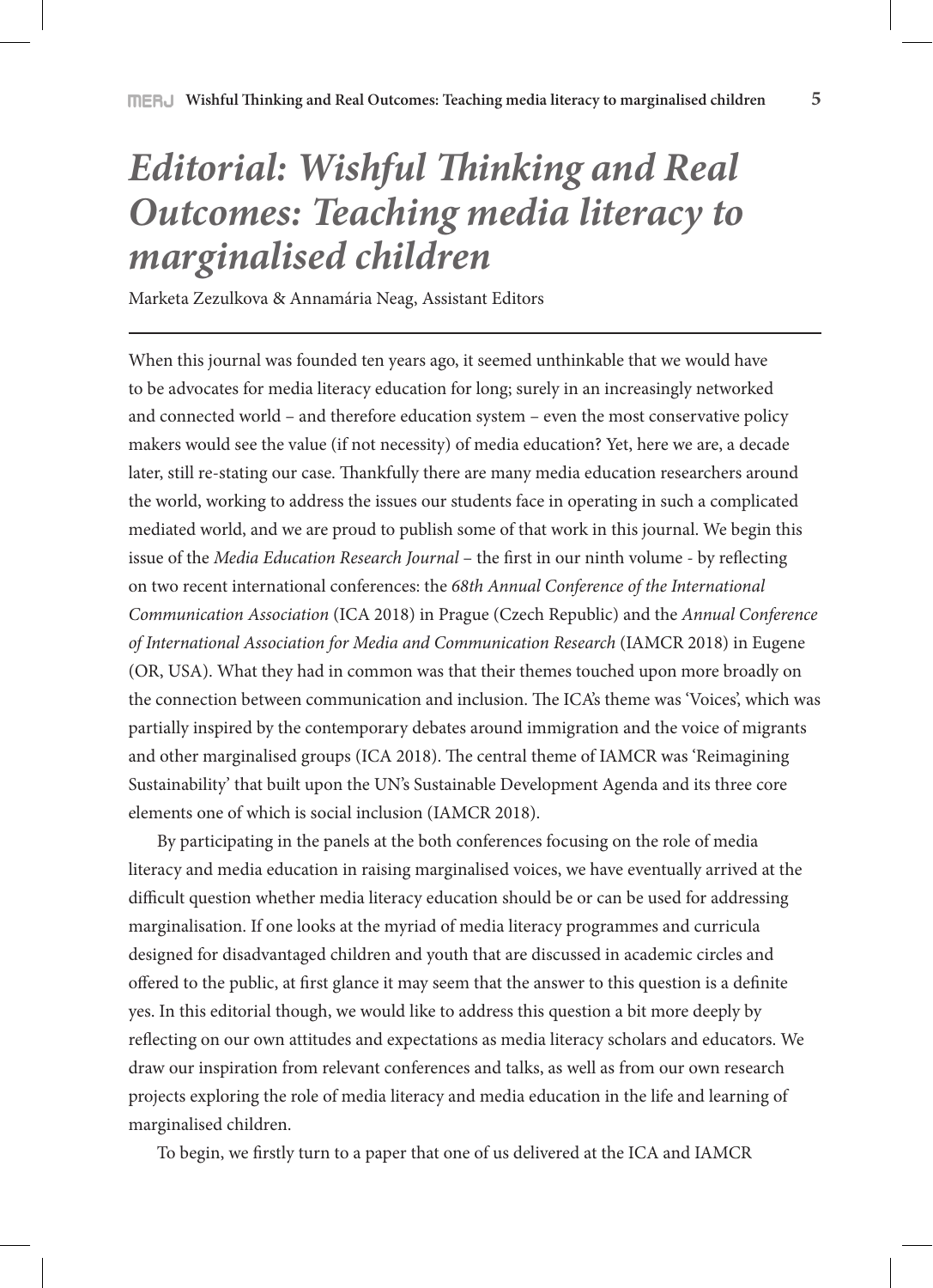conferences last year. The talk shared the stories of the Czech Romani mothers struggling to define their cultural identity as they thought they had to choose between living according to either Romanipen culture or the dominant 'white' (as they called it) culture. This conference contribution illustrated the long-lasting and still prevailing impact of the former communist politics of assimilation in the Czech Republic on some of the local Romani people's belief, that the only way to inclusion and equality is through denying diversity. Diversity is at the core of cultural rights (see e.g. The Universal Declaration on Cultural Diversity 2001), but it is often hard to fully embrace diversity, partly because media literacy debates about ethnic minorities in general, and Romani people in particular, are mostly positioned within the economic and social rights in which equality and inclusion override diversity. This can put media literacy initiatives for Romani people (and not only) that are centered around inclusion into difficult position, because even if meant well, they can be unintendedly reinforcing the feeling of alienation and negative cultural self-perception and self-identification.

The suggestion of this editorial however is not to approach media literacy of marginalised voices as a tool for cultural empowerment. We rather see this as a reminder that we must take into consideration the peculiarities of a given context when defining and stating the needs it responds to and the issues it aims to address. We align ourselves with Jad Melki (2018) here who – through the concept of *media literacy of the oppressed* – argues that media literacy should prioritise the problems of local communities through building upon the existing and emerging knowledge, while in the meantime adding new issues and enriching media literacy concepts (2018: 7). Although this might seem obvious, we often forget to take into account the unique context in which the marginalised children live and learn. For example, the other author of this editorial recently gave a talk *the Central and Eastern European Communication and Media Conference* 2018 (Hungary) about the potential role of media literacy programmes designed for unaccompanied refugee children (Neag, 2018). An academic from the audience asked whether during the research fieldwork, the participating children were asked about cyberbullying. To be clear, one cannot dismiss the importance of cyberbullying: it can cause tremendous pain. However, in the case of refugee children, there are far more pressing issues that media education needs to acknowledge, for instance, access to online media and digital technologies.

If we know the context well enough and if we are sufficiently attentive to the ever-evolving context and people's lives within it, we might be more able to support integration and inclusion. This seemed to be the case of Manisha Pathak-Shelat and Kiran Bhatia's (2018) ethnographic media literacy research presented at the IAMCR conference, which used applied theatre to nurture dialogue, understanding and empathy between Muslim and Hindi children in Gujarat, India. The authors concluded that participating in the project helped children to delimit the boundaries of religious identities and perceive the 'other' based on their shared personal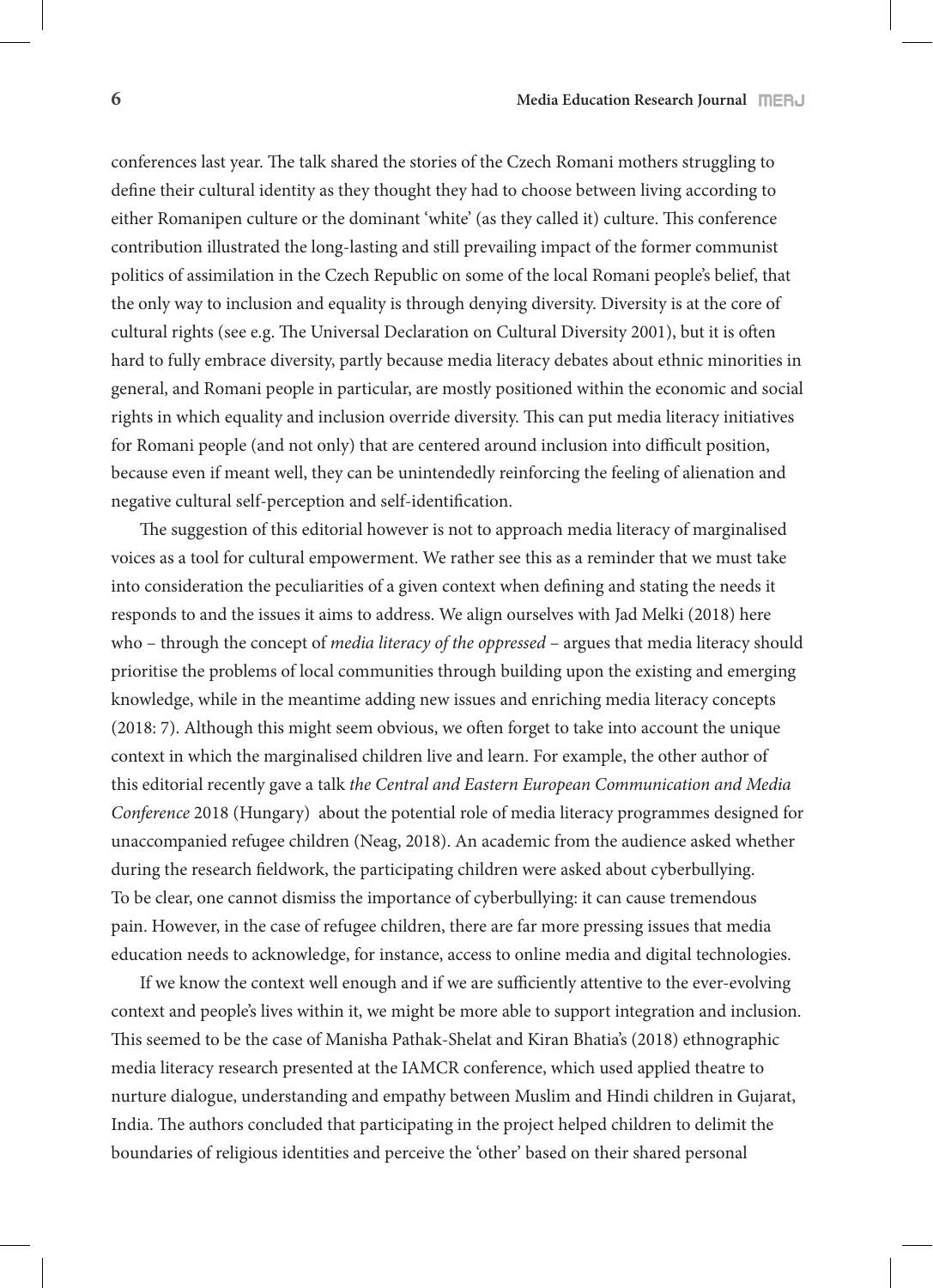experience of producing inclusive narratives.

Often though, we know little about marginalised children and young people's own perception of the context in which they live and learn, or about media literacy needs and wants they in fact have. This now brings us to a research by fellow academic, Yonty Friesem. In his talk at the ICA, Friesem (2018) discussed the *GiveMe5* project and a day-long filmmaking workshop for youth. Drawing upon the participating deaf students' experience and reflection, he compared two workshops in which they took part. The first workshop aimed at fostering intercultural dialogue and reinforcing inclusion via media literacy. The task therefore was for the deaf and hearing students to create a short film together. The second workshop took place two weeks after the first one in the deaf students' school and with them being the only participants. Here the primary focus was purely media literacy, concretely fostering media production skills and knowledge.

The deaf students' reflective accounts then revealed, that they found the second workshop not only more enjoyable, but also more valuable in terms of their learning. Friesem admitted and questioned his biased disappointment over the outcome. He suggested that it was clouded by his hopes and assumptions about the role of media literacy initiatives in encouraging intercultural dialogue and contributing to inclusion. Yet if we are to truly hear the voice of these deaf students, then we have to acknowledge that media education situated in their own community and focused solely on media literacy skills and knowledge was significantly more appreciated by them.

The issue is, however, that media literacy is hardly ever seen as the main focus of media education for marginalised children and youth. We would like to take a stand here against this dominant position by questioning the frequently made correlations between media literacy and increased intercultural understanding, tolerance, equality and inclusion. To explore this further, we can turn to the literacy tradition, which had previously also followed similar 'normative assumptions and expectations of vague but powerful concomitants and effects presumed to accompany changes in the diffusion of literacy' (Graff 1987: 9). As Harvey Graff writes in his book *The Legacies of Literacy: Continuities and Contradictions in Western Culture and Society*:

For the last two centuries, they [the scholarly and popular conceptions] have been intertwined with post Enlightenment, 'liberal' social theories and contemporary expectations of the role of literacy and schooling in socioeconomic development, social order, and individual progress. These important conjunctures constitute what I have come to call a 'literacy myth'.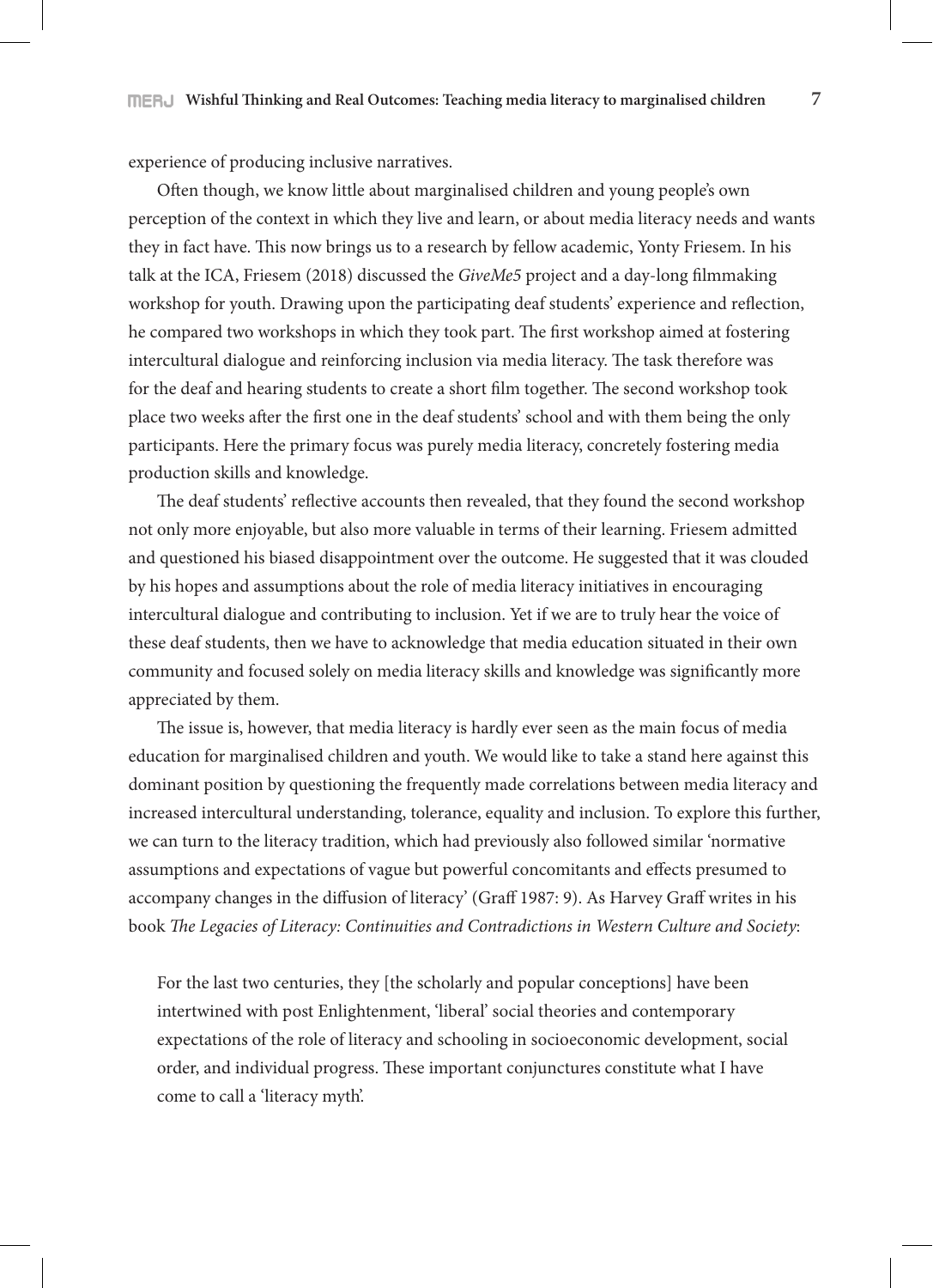In the article *Arming the citizen-consumer: The invention of 'media literacy' within UK communications policy* Richard Wallis and David Buckingham (2013) show how media literacy was being also framed by, and since then intertwined with, neoliberal policy discourse and public ideals in the UK. Similarly, Zoë Druick (2016) in *The Myth of Media Literacy* explores the central role of media literacy in the 'operation of neoliberal capitalism and to its critique' in the Northern America (Druick 2016: 1125). Yet while literacy theory and practice no longer, or at least not predominantly, see 'the possession of literacy skills [as] automatically linked with what they were formerly thought to have achieved' (Bogdan and Eppert 1996: 361), the myth of media literacy as a direct line to inclusion is growing and spreading.

It is understandable that in the time and space that require us to urgently advocate for the extended notion of literacy, that would equally take into account diverse modes of communication and meaning-making, we, media literacy scholars might be prone to reproducing and reinforcing some of the powerful concomitants and effects. Yet we should not forget to question how we legitimate media literacy of marginalised children and youth and why we do it in a particular way, because otherwise we might be unwantedly confirming the dominant Western 'political and economic agenda predicated on unquestioned tropes of technological progress and individual self-responsibilization [sic]' (Druick 2016: 1135).

To acknowledge and appropriately address the lived experience of marginalised children and youth when advocating their media education, we could instead take an inspiration from the understanding of literacy as 'an enabling rather than a causal factor' (Graff 1987: 9). We would then hopefully approach and treat media literacy skills and knowledge as an enabling factor allowing marginalised children and youth to make a use of it in their own unique ways, rather than in the ways we had imagined and tried to impose on them. While we might worry about their exclusion, seen in network capitalism as the dominant form of social inequality (Boltanski and Chiapello 2005), they might in fact have other needs and priorities which media literacy could help them to fulfil and achieve now and in the future.

Moreover, without focusing on additional learning outcomes, such as integration, inclusion, or equality, we could concentrate on the core elements of critical and creative media literacy. If a media literacy programme is successful in improving marginalised children and youth's media literacy, it can certainly contribute to their participation, and later on to inclusion and equality. However, media literacy should not be seen as any less valuable or important when it does not lead to our own imagined outcomes. Media literacy might, in fact, enrich these children and young people's life in different, but not less valuable, ways. We just need to ask what these ways are, and truly listen to diverse voices. This issue, then, presents a wealth of varied approaches and findings in the field of media education.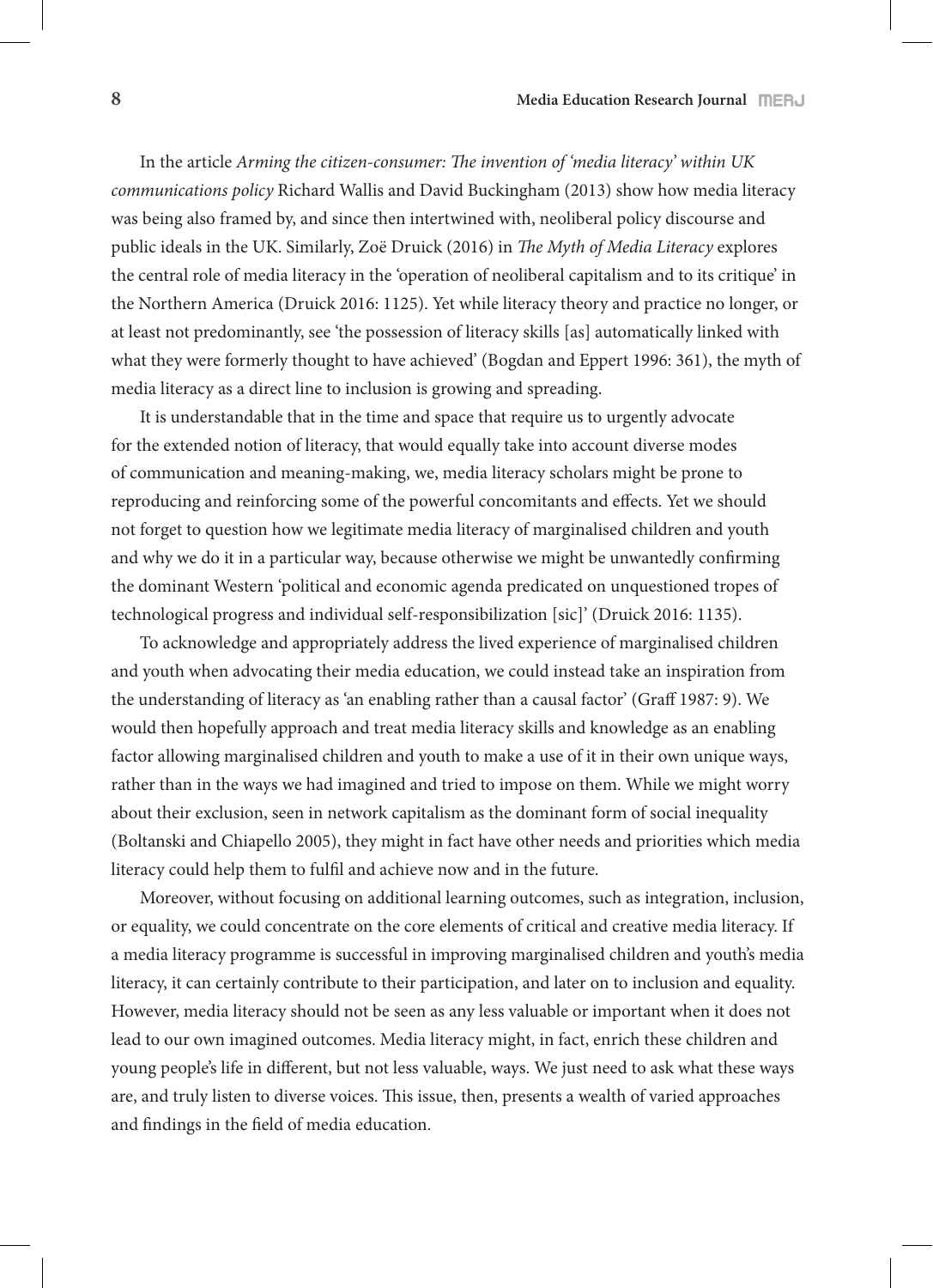Philip Pond, J. Fiona Peterson and Peter Fray report on a scheme to support students entering the workplace, specifically in journalism, in Australia. Their work is interested in how students approach technology – a key issue for a 'tech-drenched' education field. Next, a team working on a large scale digital storytelling project, combining 'live' theatrical performance with video. Natalie Underberg-Goode, Edwanna Andrews, Mike Burke, Amanda Hill, Elizabeth Brendel Horn, Natasha Jones and Stephanie Wheeler's work seeks to reflect and celebrate diversity on US university campuses. From Italy, Luca Botturi brings us eight case-studies on media literacy in schools, where he advocates an 'individualised' approach. In a similar vein, but more focused on social media, Allison Butler's research finds that young people aged between 14–21, have an alarming lack of critical awareness online, and calls for quite a major media literacy intervention, very familiar to those of us who have been reading our journal for the last ten years. In our final full article, Jacqueline Harding's study uses news to deepen to enrich academic and critical thinking in her students. In this work, she is particularly interested in students who are making the often-difficult transition to secondary/high school. Lastly, in our only 'Research Forum' piece this issue, Jessica Mendoza, Seungyeon Lee and Ian M. McDonough write about what happens when young people are separated from their mobile/cell phones. They use the term 'nomophobia' to describe the high anxiety students feel when they are effectively disconnected from the online world. Our book review this issue is by Stephen Andriano-Moore, who is reading Phil Wood and Joan Smith's *Educational Research: Taking the Plunge*.

As always, we are grateful to those who support our journal, either by submitting their research to us, or by peer-reviewing submissions and sourcing book reviews.

## **References**

Bogdan and Eppert, 1996. 'Literacy.' In J. J. Chambliss, Ed., *Philosophy of Education: An Encyclopedia*. New York: Garland Publishing, Inc., l996, pp. 360-362.

Boltanski, L., and Chiapello, E., 2005. *The new spirit of capitalism*. New York: Verso.

- Druick, Z., 2016. The Myth of Media Literacy. *International Journal of Communication*, 10, 1125–1144.
- Friesem, Y., 2018. Challenging disability via media literacy. Presented at ICA 2018 Annual Conference, Prague, Czech Republic, May 2018.
- Graff. H., 1987. *The Legacies of Literacy: Continuities and Contradictions in Western Culture and Society*. Bloomington and Indianapolis: Indiana University Press.
- ICA, 2018. Conference Calls for Papers. Available from https://www.icahdq.org/page/2018CFP IAMCR, 2018. Call for proposals. Available from https://oregon2018.iamcr.org/cfp